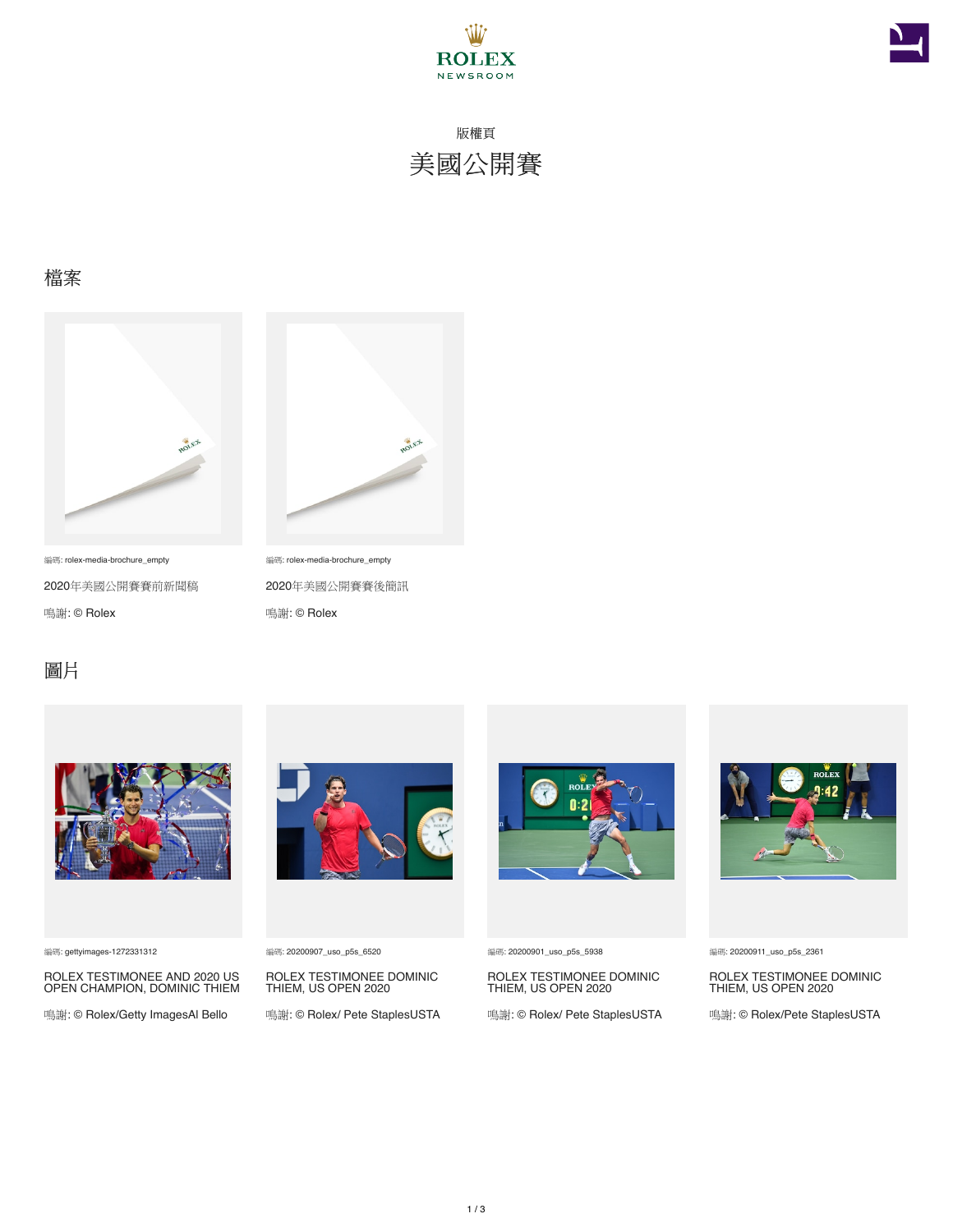

# 版權頁 美國公開賽



編碼: 20200905\_uso\_1dc07133

ROLEX TESTIMONEE DOMINIC THIEM, US OPEN 2020

鳴謝: © Rolex/ Darren CarrollUSTA





ROLEX TESTIMONEE DOMINIC THIEM, US OPEN 2020

鳴謝: © Rolex/ Pete StaplesUSTA



編碼: usta1237785\_20200901\_uso\_p5s\_6202

ROLEX TESTIMONEE DOMINIC THIEM, US OPEN 2020

鳴謝: © Rolex/ Pete StaplesUSTA



編碼: usta1237803\_20200902\_uso\_p5s\_7392

ROLEX TESTIMONEE ANGELIQUE KERBER, US OPEN 2020

鳴謝: © Rolex/ Pete StaplesUSTA



編碼: usta1237794\_20200902\_uso\_2dc04574

ROLEX TESTIMONEE STÉFANOS TSITSIPÁS, US OPEN 2020

鳴謝: © Rolex/Darren CarrollUSTA



編碼: usta1237764\_20200831\_uso\_ao2\_3284

ROLEX TESTIMONEE CAROLINE GARCIA, US OPEN 2020

鳴謝: © Rolex/ Andrew OngUSTA



編碼: usta1237761\_20200831\_uso\_1dc08553

ROLEX TESTIMONEE COCO GAUFF, US OPEN 2020

鳴謝: © Rolex/ Darren CarrollUSTA



編碼: usta1237766\_20200831\_uso\_c02i9506

ROLEX TESTIMONEE COCO GAUFF, US OPEN 2020

鳴謝: © Rolex/ Adam GlanzmanUSTA